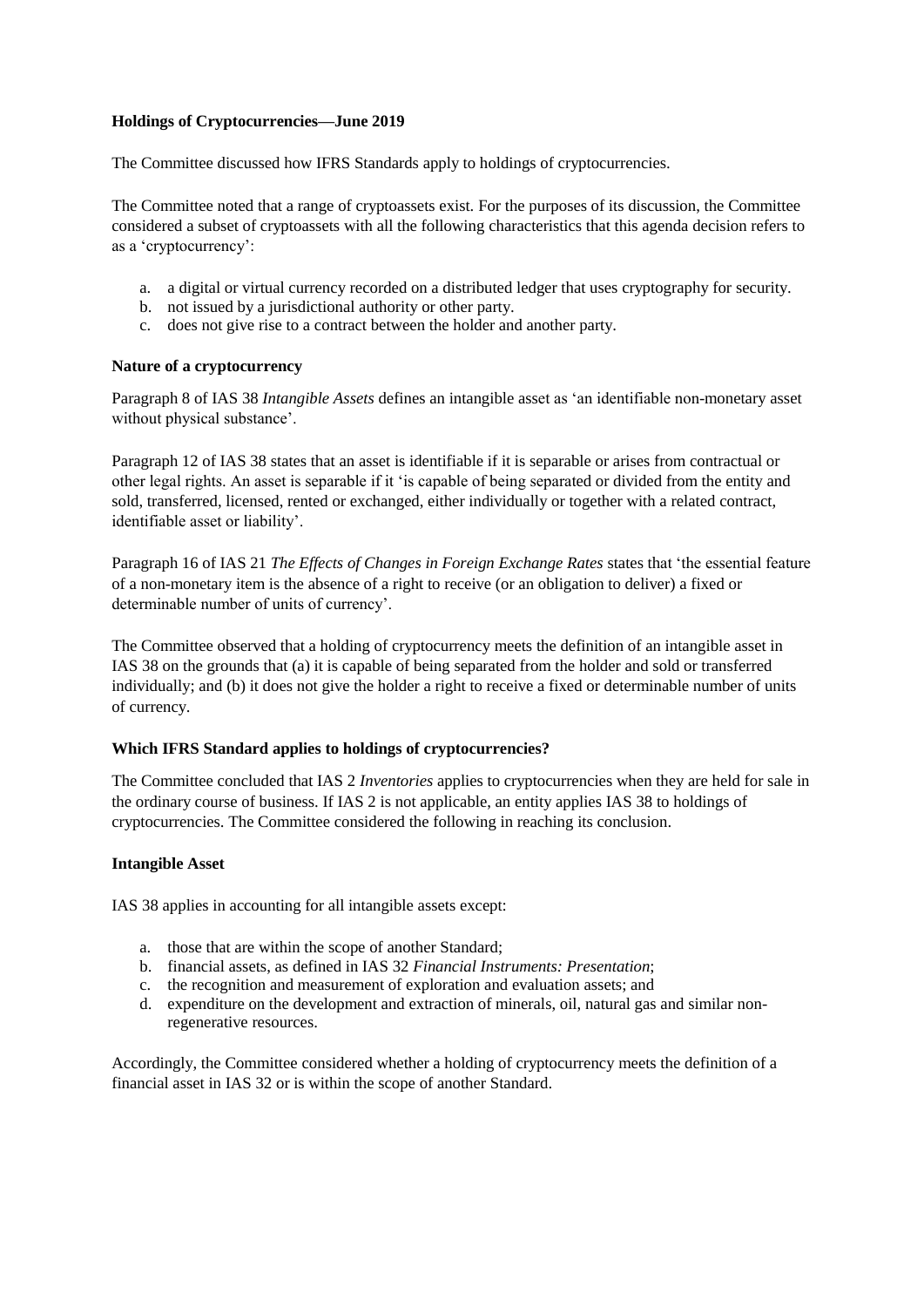### **Financial asset**

Paragraph 11 of IAS 32 defines a financial asset. In summary, a financial asset is any asset that is: (a) cash; (b) an equity instrument of another entity; (c) a contractual right to receive cash or another financial asset from another entity; (d) a contractual right to exchange financial assets or financial liabilities with another entity under particular conditions; or (e) a particular contract that will or may be settled in the entity's own equity instruments.

The Committee concluded that a holding of cryptocurrency is not a financial asset. This is because a cryptocurrency is not cash (see below). Nor is it an equity instrument of another entity. It does not give rise to a contractual right for the holder and it is not a contract that will or may be settled in the holder's own equity instruments.

# *Cash*

Paragraph AG3 of IAS 32 states that 'currency (cash) is a financial asset because it represents the medium of exchange and is therefore the basis on which all transactions are measured and recognised in financial statements. A deposit of cash with a bank or similar financial institution is a financial asset because it represents the contractual right of the depositor to obtain cash from the institution or to draw a cheque or similar instrument against the balance in favour of a creditor in payment of a financial liability'.

The Committee observed that the description of cash in paragraph AG3 of IAS 32 implies that cash is expected to be used as a medium of exchange (ie used in exchange for goods or services) and as the monetary unit in pricing goods or services to such an extent that it would be the basis on which all transactions are measured and recognised in financial statements.

Some cryptocurrencies can be used in exchange for particular good or services. However, the Committee noted that it is not aware of any cryptocurrency that is used as a medium of exchange and as the monetary unit in pricing goods or services to such an extent that it would be the basis on which all transactions are measured and recognised in financial statements. Consequently, the Committee concluded that a holding of cryptocurrency is not cash because cryptocurrencies do not currently have the characteristics of cash.

## **Inventory**

IAS 2 applies to inventories of intangible assets. Paragraph 6 of that Standard defines inventories as assets:

- a. held for sale in the ordinary course of business;
- b. in the process of production for such sale; or
- c. in the form of materials or supplies to be consumed in the production process or in the rendering of services.

The Committee observed that an entity may hold cryptocurrencies for sale in the ordinary course of business. In that circumstance, a holding of cryptocurrency is inventory for the entity and, accordingly, IAS 2 applies to that holding.

The Committee also observed that an entity may act as a broker-trader of cryptocurrencies. In that circumstance, the entity considers the requirements in paragraph 3(b) of IAS 2 for commodity brokertraders who measure their inventories at fair value less costs to sell. Paragraph 5 of IAS 2 states that broker-traders are those who buy or sell commodities for others or on their own account. The inventories referred to in paragraph 3(b) are principally acquired with the purpose of selling in the near future and generating a profit from fluctuations in price or broker-traders' margin.